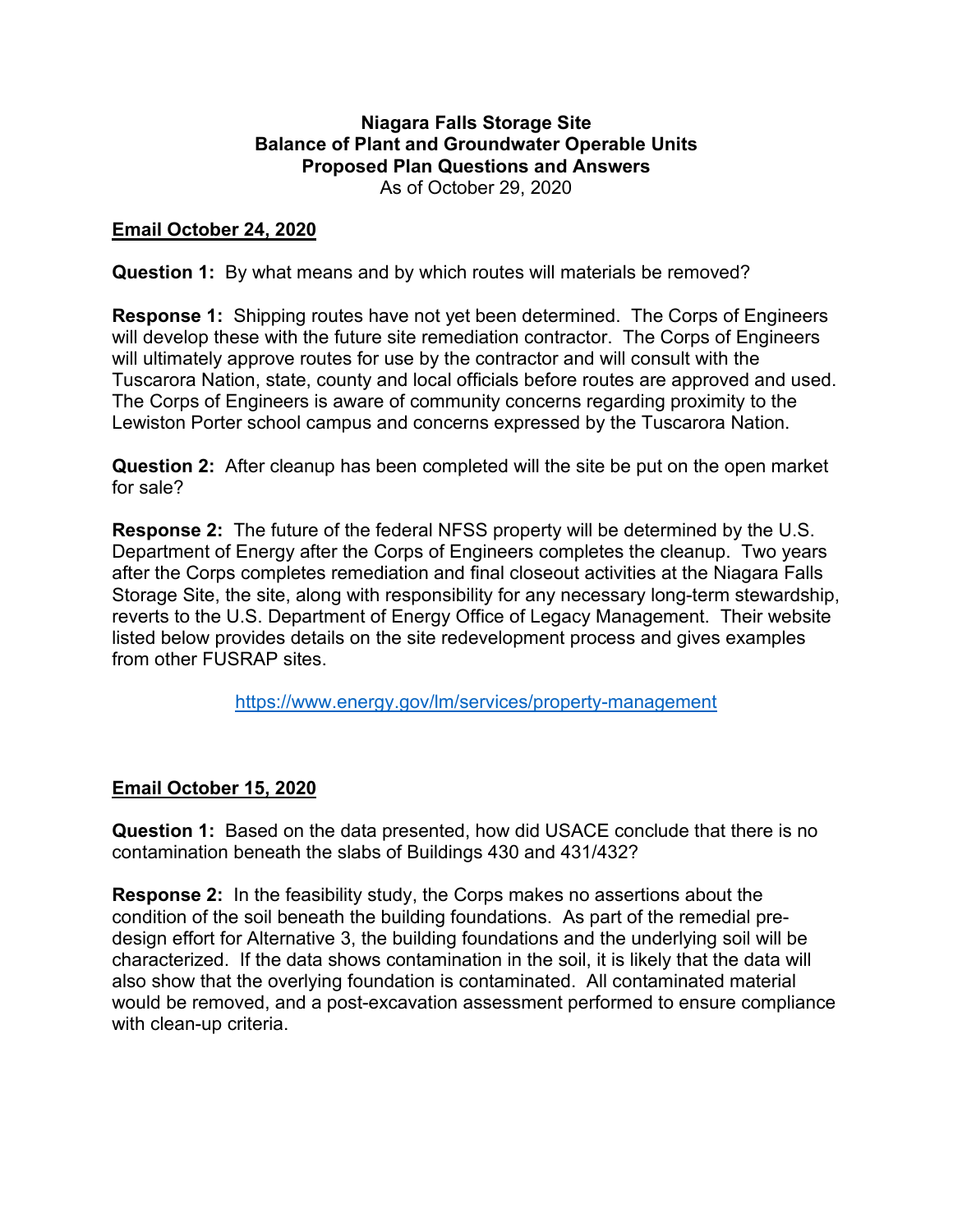**Question 2:** Wouldn't it be prudent to spend the contingency, which is almost equal to the cost difference between Alternative 2 and Alternative 3, and completely remove the foundations of these buildings and totally remediate the site?

**Response 2:** Regarding the difference in the contingency costs between Alternatives 2 and 3, the majority is attributed to the higher quantity of material assumed for transportation and off-site disposal under Alternative 2, which is the only difference between these alternatives. If sampling and analysis performed during the remedial pre-design effort indicate all the foundations (i.e., total volumes) and underlying soil are contaminated, the costs to implement Alternatives 2 and 3 would be the same. Since it is unlikely that the total foundation volumes (and underlying soil) are contaminated, it is assumed under Alternative 3 that only a fraction (the top 6 inches) of the foundations will require remedial action.

# **Email October 14, 2020**

**Question 1:** I thought the Corps had agreed to 4, complete remediation, what is this proposed plan about?

**Response1:** The Corps completed the decision making for the most significant source of contamination at the site – the Interim Waste Containment Structure (IWCS). In March 2019 the Corps of Engineers signed a record of decision to completely remove the entire IWCS, process the contaminated materials, and ship the materials out of state for permanent disposal. Since then the Corps has actively pursued the development of the remedial design contract to remediate the site. We expect to award this design contract in 2021.

The Corps has also been progressing the decision-making process for contamination located on the NFSS but outside the IWCS. Release of the proposed plan on October 5, 2020, for the Balance of Plant and Groundwater Operable Units (OUs) is a significant step forward. This plan proposes a remedy for addressing contaminated soils, buildings and building foundations, utilities, roads and roadbeds known as the Balance of Plant OU, and contaminated groundwater known as the Groundwater OU. The Corps of Engineers' preferred alternative, outlined for the Balance of Plant and Groundwater OUs in the proposed plan, is Alternative 3: Removal with Building Decontamination. Under Alternative 3, impacted soil, road bedding, and groundwater are removed; the foundation and utilities of former Building 401 are removed; and Building 433 and the foundations of former Buildings 430 and 431/432 are decontaminated by scarifying (mechanically grinding the surface) and left in place. FUSRAP-related material that is removed will be transported off-site for disposal at an appropriately permitted disposal facility.Following implementation of Alternative 3, the site would be remediated to levels suitable for industrial use (i.e., protective of both construction and industrial workers). Five-year reviews will be conducted to ensure continued protectiveness of the remedy